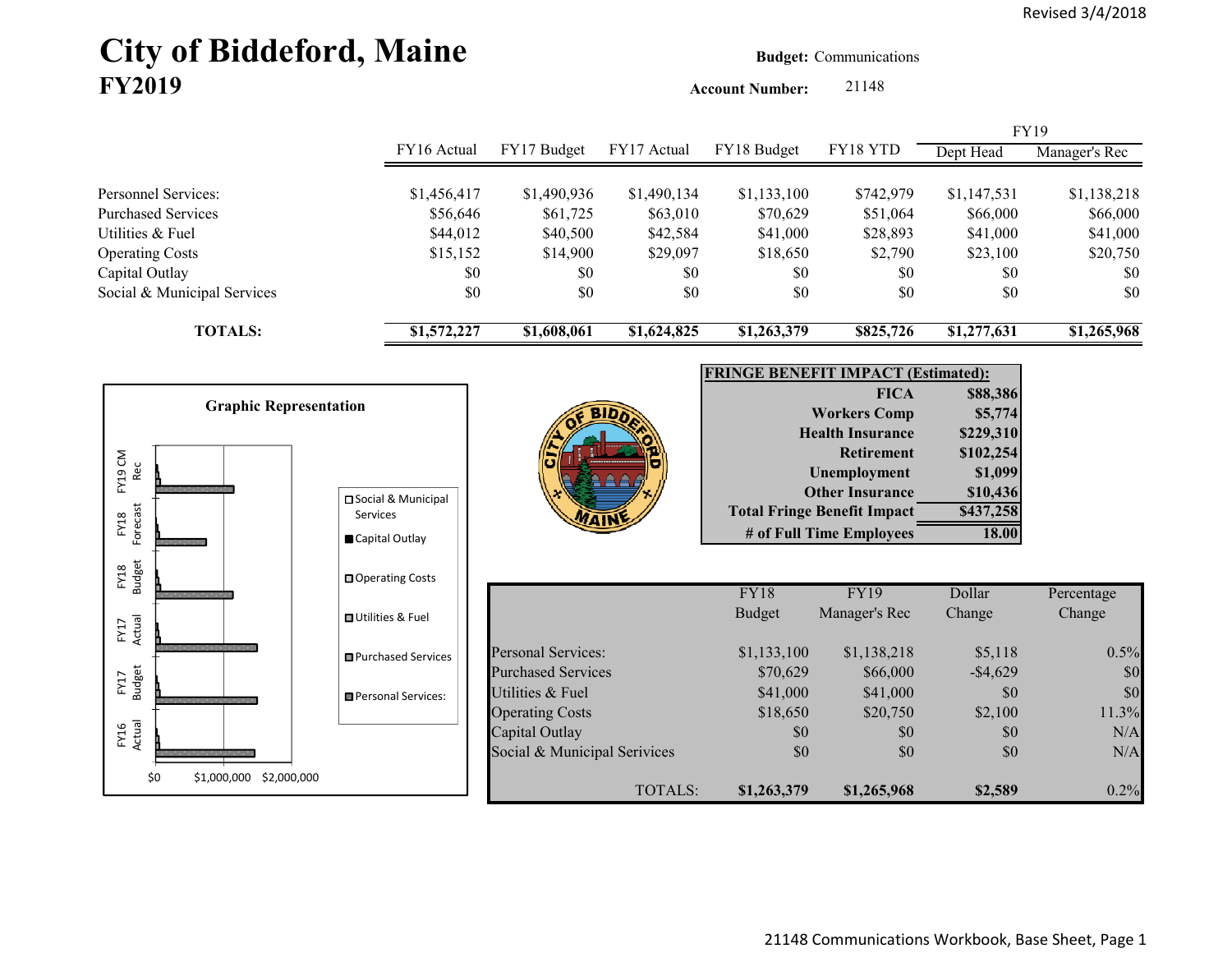#### Personnel Services

| Account |                                    | FY16        | <b>FY17</b>   | <b>FY17</b> | <b>FY18</b>   | <b>FY18</b>  | <b>FY19</b> |             |
|---------|------------------------------------|-------------|---------------|-------------|---------------|--------------|-------------|-------------|
| Number  | Description                        | Actual      | <b>Budget</b> | Actual      | <b>Budget</b> | YTD 02/28/18 | Dept Head   | Mgr's Rec   |
|         |                                    |             |               |             |               |              |             |             |
|         | 60102 Mid Mgmt Hrly Employee Wa    | \$156,837   | \$159,008     | \$158,916   | \$163,111     | \$105,954    | \$168,397   | \$168,397   |
|         | 60105 F-T Employee Wage Exp        | \$808,625   | \$794,651     | \$786,312   | \$861,864     | \$523,150    | \$849,421   | \$849,421   |
|         | 60111 Overtime Wage Expense        | \$90,719    | \$90,000      | \$90,382    | \$82,500      | \$90,630     | \$96,123    | \$92,500    |
|         | 60112 Extra Holiday Pay Exp        | \$0         | \$30,447      | \$33,794    | \$22,500      | \$21,841     | \$30,690    | \$25,000    |
|         | 60201 FICA/Medicare-ER Share Exp   | \$76,438    | \$80,632      | \$76,566    | \$0           | \$0          | \$0         | \$0         |
|         | 60202 MPERS-Employer Share Exp     | \$78,108    | \$81,412      | \$84,465    | \$0           | \$0          | \$0         | \$0         |
|         | 60203 457 Plan-Employer Share Exp  | \$10,062    | \$12,073      | \$9,778     | \$0           | \$0          | \$0         | \$0         |
|         | 60210 HPHC Ins Employer Share Ex   | \$188       | \$227         | \$187       | \$0           | \$0          | \$0         | \$0         |
|         | 60211 NNEBT Ins Employer Share E   | \$232,503   | \$232,963     | \$240,469   | $\$0$         | \$0          | \$0         | \$0         |
|         | 60212 S-T Disability ER Share Exp  | \$27        | \$30          | \$28        | \$0           | \$0          | \$0         | \$0         |
|         | 60213 L-T Disability ER Share Exp  | \$223       | \$293         | \$260       | \$0           | \$0          | \$0         | \$0         |
|         | 60216 Delta Dental ER Share        | \$0         | \$0           | \$0         | \$0           | \$0          | \$0         | \$0         |
|         | 60217 RHSA Plan ER Share           | \$1,650     | \$7,800       | \$8,743     | \$0           | \$0          | \$0         | \$0         |
|         | 60251 Conferences/Training Expense | \$269       | \$1,000       | \$76        | \$2,500       | \$1,127      | \$2,500     | \$2,500     |
|         | 60252 Travel/Mileage Expense       | \$717       | \$400         | \$158       | \$625         | \$277        | \$400       | \$400       |
|         | 60256 Dues/Memberships Expense     | \$52        | \$0           | \$0         | \$0           | \$0          | \$0         | \$0         |
|         |                                    |             |               |             |               |              |             |             |
| Totals  |                                    | \$1,456,417 | \$1,490,936   | \$1,490,134 | \$1,133,100   | \$742,979    | \$1,147,531 | \$1,138,218 |
|         | <b>Purchased Services</b>          |             |               |             |               |              |             |             |
| Account |                                    | FY16        | <b>FY17</b>   | <b>FY17</b> | <b>FY18</b>   | <b>FY18</b>  | FY19        |             |
| Number  | Description                        | Actual      | <b>Budget</b> | Actual      | <b>Budget</b> | YTD 02/28/18 | Dept Head   | Mgr's Rec   |
|         |                                    |             |               |             |               |              |             |             |
|         | 60310 Service Contracts Expense    | \$56,400    | \$59,225      | \$62,638    | \$68,129      | \$50,731     | \$64,000    | \$64,000    |
|         | 60317 Translation Expense          | \$0         | \$2,500       | \$372       | \$2,500       | \$333        | \$2,000     | \$2,000     |
|         | 60330 Equipment Rent/Lease Exp     | \$245       | \$0           | \$0         | \$0           | \$0          | \$0         | \$0         |
| Totals  |                                    | \$56,646    | \$61,725      | \$63,010    | \$70,629      | \$51,064     | \$66,000    | \$66,000    |
|         |                                    |             |               |             |               |              |             |             |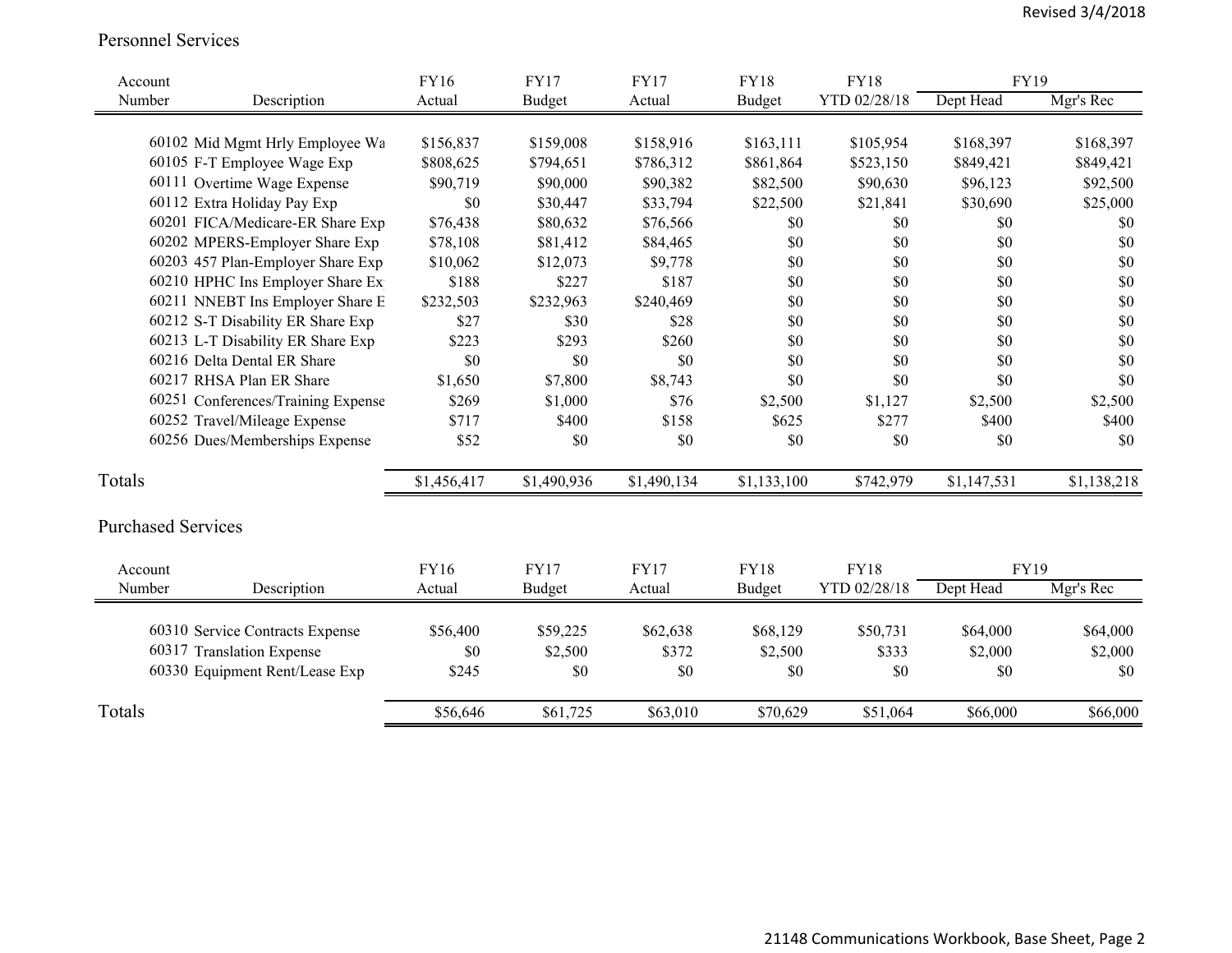#### Utilities & Fuel

| Account |                                                                                                           | FY16                          | <b>FY17</b>                   | <b>FY17</b>                    | <b>FY18</b>                   | <b>FY18</b>                     | <b>FY19</b>                    |                                |
|---------|-----------------------------------------------------------------------------------------------------------|-------------------------------|-------------------------------|--------------------------------|-------------------------------|---------------------------------|--------------------------------|--------------------------------|
| Number  | Description                                                                                               | Actual                        | <b>Budget</b>                 | Actual                         | Budget                        | YTD 02/28/18                    | Dept Head                      | Mgr's Rec                      |
|         | 60400 Electricity Expense<br>60402 Phone/Celular/Paging Exp                                               | \$2,905<br>\$41,107           | \$2,500<br>\$38,000           | \$1,663<br>\$40,921            | \$2,500<br>\$38,500           | \$2,627<br>\$26,266             | \$2,500<br>\$38,500            | \$2,500<br>\$38,500            |
| Totals  |                                                                                                           | \$44,012                      | \$40,500                      | \$42,584                       | \$41,000                      | \$28,893                        | \$41,000                       | \$41,000                       |
|         | <b>Other Operating Costs</b>                                                                              |                               |                               |                                |                               |                                 |                                |                                |
| Account |                                                                                                           | FY16                          | <b>FY17</b>                   | <b>FY17</b>                    | <b>FY18</b>                   | <b>FY18</b>                     | FY19                           |                                |
| Number  | Description                                                                                               | Actual                        | <b>Budget</b>                 | Actual                         | <b>Budget</b>                 | YTD 02/28/18                    | Dept Head                      | Mgr's Rec                      |
|         | 60452 Operating Equip Repair Exp<br>60500 Admin/Office Supp/Eqt Non-C<br>60501 Operating Supp/Eqt Non-Cap | \$6,145<br>\$2,420<br>\$6,587 | \$5,000<br>\$1,900<br>\$8,000 | \$7,794<br>\$2,544<br>\$18,760 | \$7,500<br>\$1,900<br>\$9,250 | \$1,942<br>\$1,268<br>$(\$420)$ | \$7,500<br>\$2,600<br>\$13,000 | \$7,500<br>\$2,250<br>\$11,000 |
| Totals  |                                                                                                           | \$15,152                      | \$14,900                      | \$29,097                       | \$18,650                      | \$2,790                         | \$23,100                       | \$20,750                       |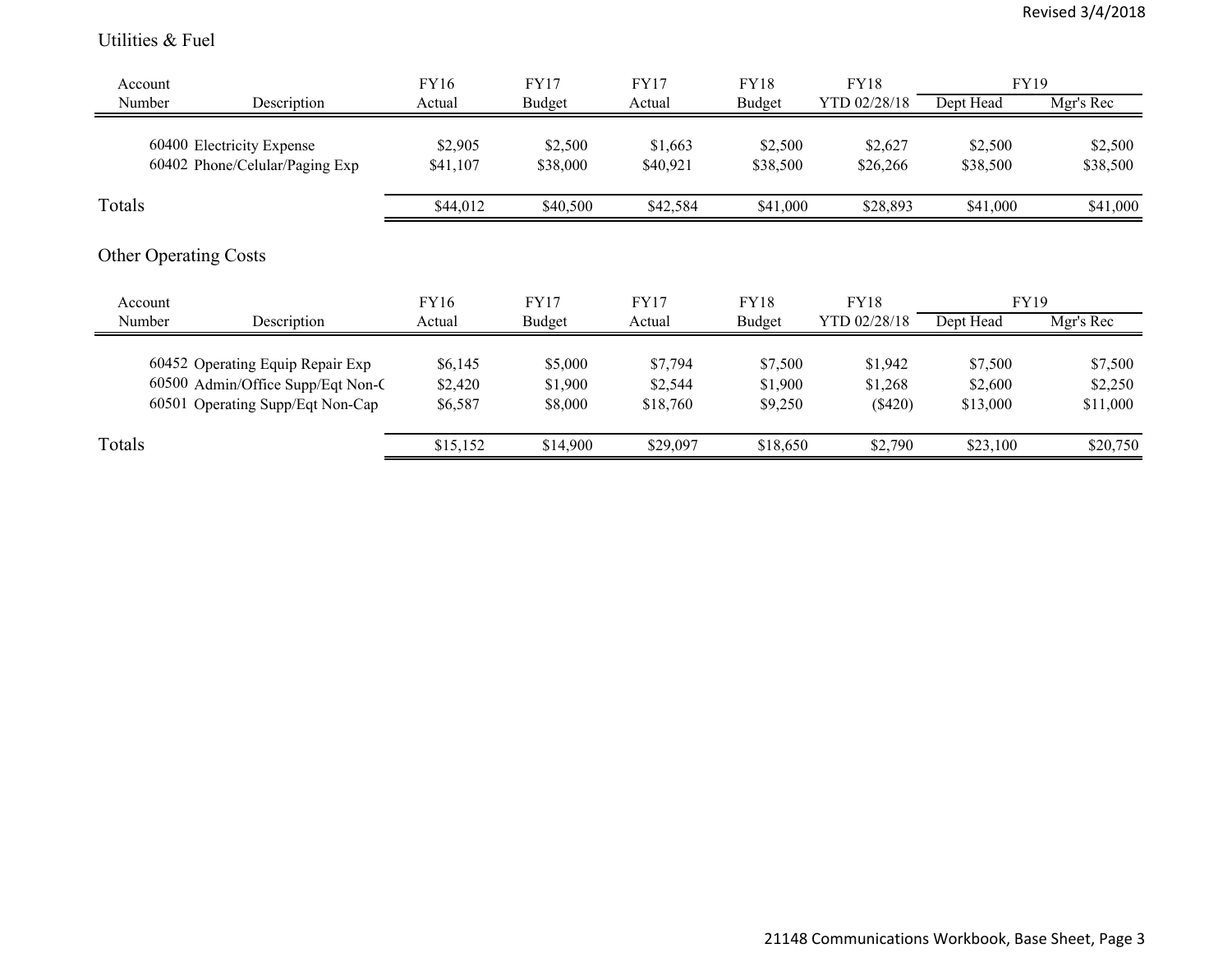#### DEPARTMENT PERSONAL SERVICES BUDGET WORKSHEET Fiscal Year 2019 BUDGET

DEPARTMENT:

21148 Communications

|                          |       |            | YEAREND           |                  |                     |                |                  |
|--------------------------|-------|------------|-------------------|------------------|---------------------|----------------|------------------|
|                          |       |            | <b>ANNUALIZED</b> |                  | <b>CITY MANAGER</b> | <b>COUNCIL</b> |                  |
| <b>CLASSIFICATION</b>    | EMP#  | <b>FTE</b> | TOTAL             | <b>REQUESTED</b> | RECOMMEND.          | APPROP.        | <b>LAST NAME</b> |
| <b>DEPUTY CHIEF</b>      | 24440 | 1.00       | 86,216.00         | 86,547.60        | 86,547.60           |                | <b>FISK</b>      |
| <b>IT SPECIALIST</b>     | 30300 | 1.00       | 81,535.83         | 81,849.43        | 81,849.43           |                | <b>GOOCH</b>     |
| <b>DISPATCHER</b>        | 10661 | 1.00       | 50,960.00         | 51,156.00        | 51,156.00           |                | <b>BALLOU</b>    |
| <b>DISPATCHER</b>        | 10781 | 1.00       | 48,214.40         | 48,399.84        | 48,399.84           |                | <b>COLE</b>      |
| <b>DISPATCHER</b>        | 10634 | 1.00       | 50,960.00         | 51,156.00        | 51,156.00           |                | <b>JACKSON</b>   |
| <b>DISPATCHER</b>        | 10467 | 1.00       | 50,960.00         | 51,156.00        | 51,156.00           |                | <b>LEGERE</b>    |
| <b>SECRETARY CLASS 2</b> | 42550 | 1.00       | 45,344.00         | 45,518.40        | 45,518.40           |                | <b>LEVASSEUR</b> |
| <b>DISPATCHER</b>        | 43340 | 1.00       | 58,822.40         | 59,048.64        | 59,048.64           |                | LORD             |
| <b>DISPATCHER</b>        | 10700 | 1.00       | 49,516.19         | 49,706.64        | 49,706.64           |                | <b>MARTIN</b>    |
| <b>DISPATCHER</b>        | 10217 | 1.00       | 55,515.20         | 55,728.72        | 55,728.72           |                | <b>MILLS</b>     |
| <b>DISPATCHER</b>        | 37700 | 1.00       | 55,515.20         | 55,728.72        | 55,728.72           |                | <b>PELLETIER</b> |
| <b>DISPATCHER</b>        | 10484 | 1.00       | 52,488.80         | 52,690.68        | 52,690.68           |                | <b>PENDLETON</b> |
| <b>DISPATCHER</b>        | 50135 | 1.00       | 57,179.20         | 57,399.12        | 57,399.12           |                | <b>PENNY</b>     |
| <b>DISPATCHER</b>        | 57505 | 1.00       | 55,515.20         | 55,728.72        | 55,728.72           |                | <b>POMEROY</b>   |
| <b>DISPATCHER</b>        | 10571 | 1.00       | 50,960.00         | 51,156.00        | 51,156.00           |                | <b>TOWNSEND</b>  |
| <b>DISPATCHER</b>        | 68180 | 1.00       | 57,179.20         | 57,399.12        | 57,399.12           |                | <b>WALKER</b>    |
| <b>DISPATCHER</b>        | 14125 | 1.00       | 58,822.40         | 59,048.64        | 59,048.64           |                | WATERHOUSE       |
| <b>DISPATCHER</b>        | 10851 | 1.00       | 48,214.40         | 48,399.84        | 48,399.84           |                | <b>WOGAN</b>     |
| TOTAL BUDGETED POSITIONS |       | 18.00      | 1,013,918.42      | 1,017,818.11     | 1,017,818.11        |                |                  |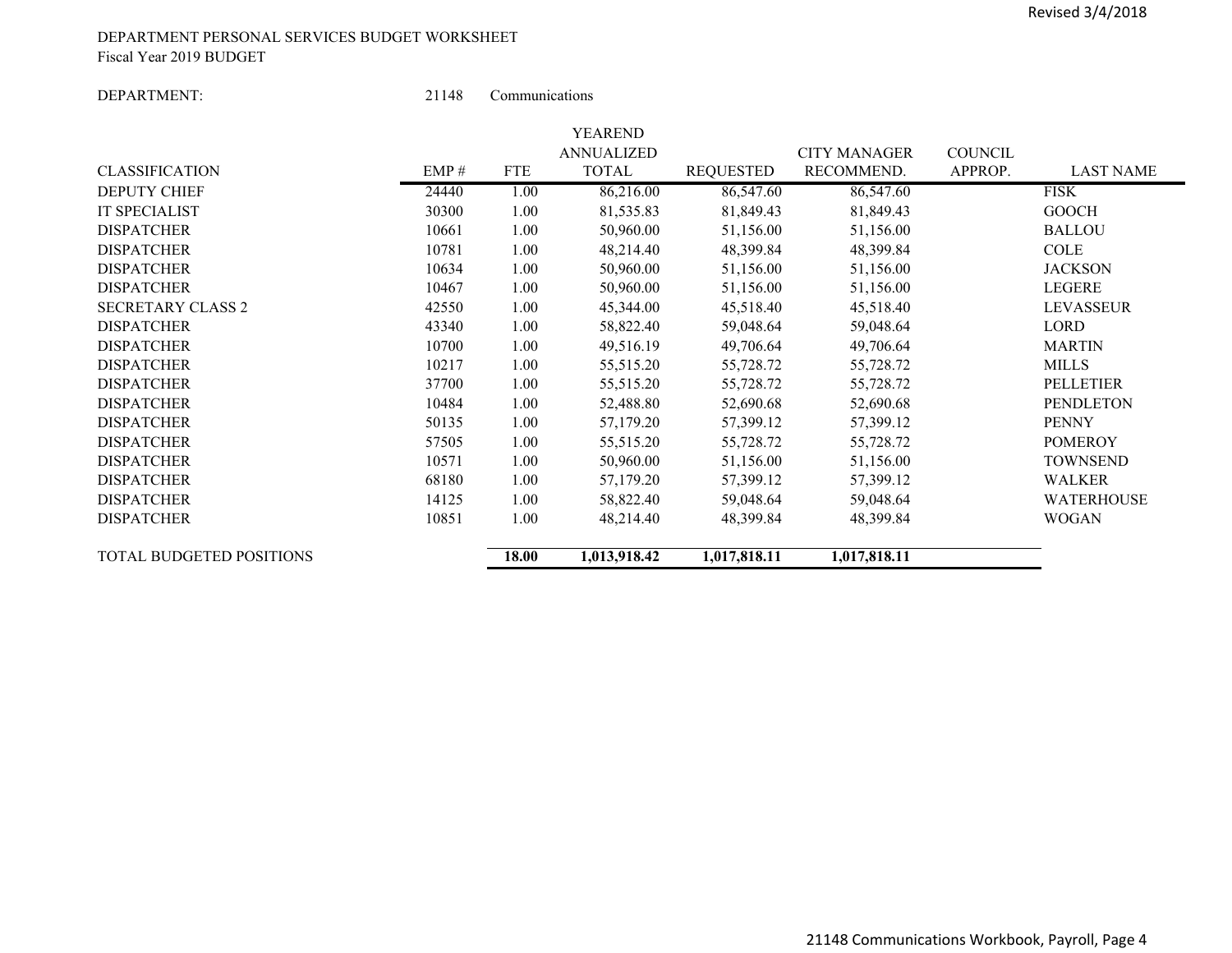

March 4, 2018 **Department:** Communications

Account Title: Mid Mgmt Hrly Employee Wage Ex

Department Number: 21148 21148 Account Number: 60102

| FY2016       | FY 2017       | FY 2017      | FY 2018       | FY 2018       |
|--------------|---------------|--------------|---------------|---------------|
| Actual       | <b>Budget</b> | Actual       | <b>Budget</b> | Est. Expended |
|              |               |              |               |               |
| \$156,837.15 | \$159,008.00  | \$158,915.73 | \$163.111.00  | \$163,111.00  |

| FY-2019       | Department   | City Mgr       | Council | Increase   |
|---------------|--------------|----------------|---------|------------|
|               | Reauest      | Recommendation | Action  | (Decrease) |
| <b>Budget</b> | \$168,397.03 | \$168,397.03   |         | \$5,286.03 |

**Support for Budget Request:** Provide justification for the budget request using as much detail as possible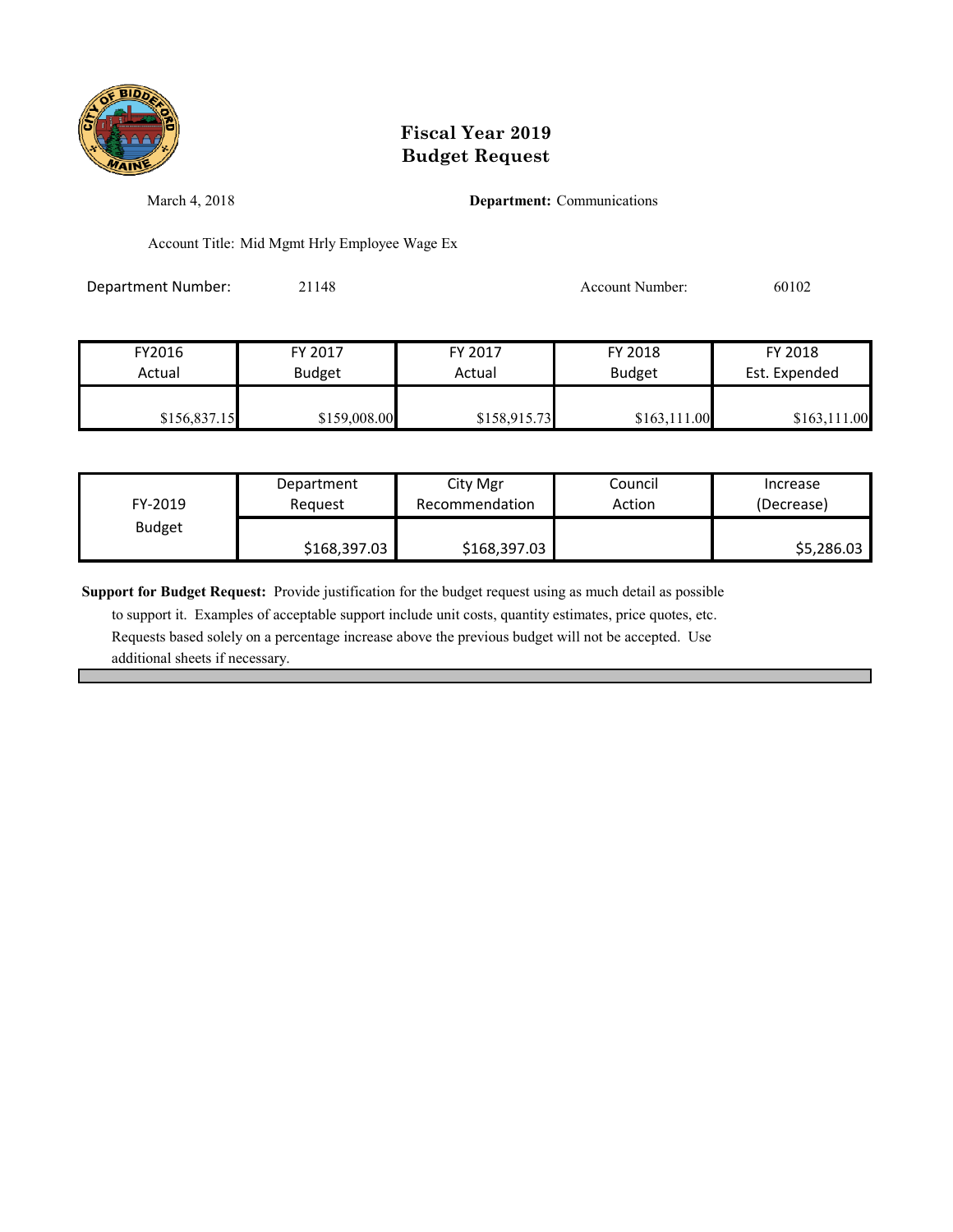

March 4, 2018 **Department:** Communications

Account Title: F-T Employee Wage Exp

Department Number: 21148 21148 Account Number: 60105

| FY2016       | FY 2017       | FY 2017      | FY 2018       | FY 2018       |
|--------------|---------------|--------------|---------------|---------------|
| Actual       | <b>Budget</b> | Actual       | <b>Budget</b> | Est. Expended |
| \$808,625.32 | \$794,651.00  | \$786,311.82 | \$861,864.00  | \$846,167.00  |

| FY-2019       | Department   | City Mgr       | Council | Increase       |
|---------------|--------------|----------------|---------|----------------|
|               | Reguest      | Recommendation | Action  | (Decrease)     |
| <b>Budget</b> | \$849,421.08 | \$849,421.08   |         | ( \$12,442.92) |

**Support for Budget Request:** Provide justification for the budget request using as much detail as possible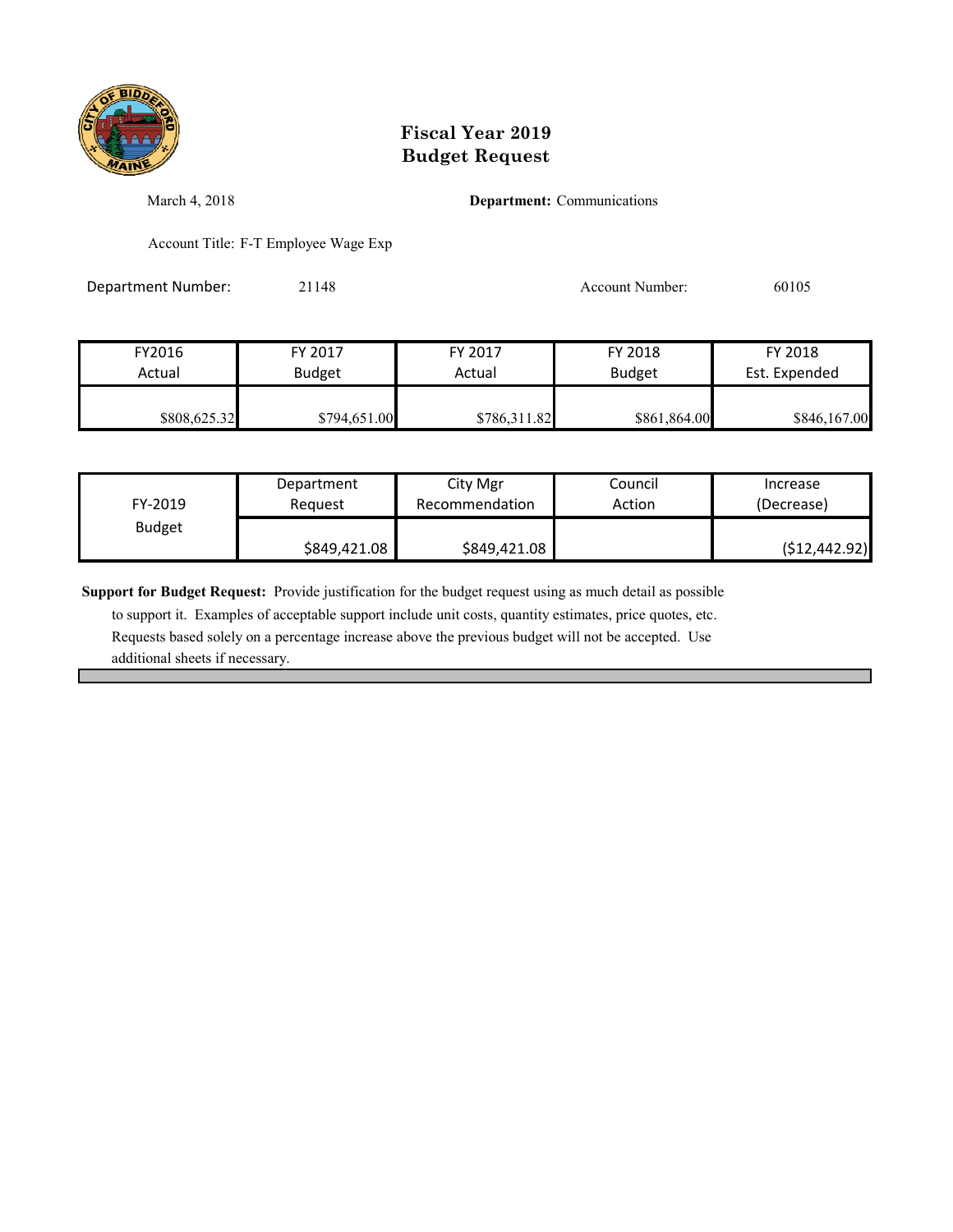

March 4, 2018 **Department:** Communications

Account Title: Overtime Wage Expense

Department Number: 21148 21148 Account Number: 60111

| FY2016      | FY 2017       | FY 2017     | FY 2018       | FY 2018       |
|-------------|---------------|-------------|---------------|---------------|
| Actual      | <b>Budget</b> | Actual      | <b>Budget</b> | Est. Expended |
| \$90,718.52 | \$90,000.00   | \$90,382.33 | \$82,500.00   | \$90,000.00   |

| FY-2019       | Department  | City Mgr       | Council | Increase    |
|---------------|-------------|----------------|---------|-------------|
|               | Reauest     | Recommendation | Action  | (Decrease)  |
| <b>Budget</b> | \$96,122.55 | \$92,500.00    |         | \$10,000.00 |

**Support for Budget Request:** Provide justification for the budget request using as much detail as possible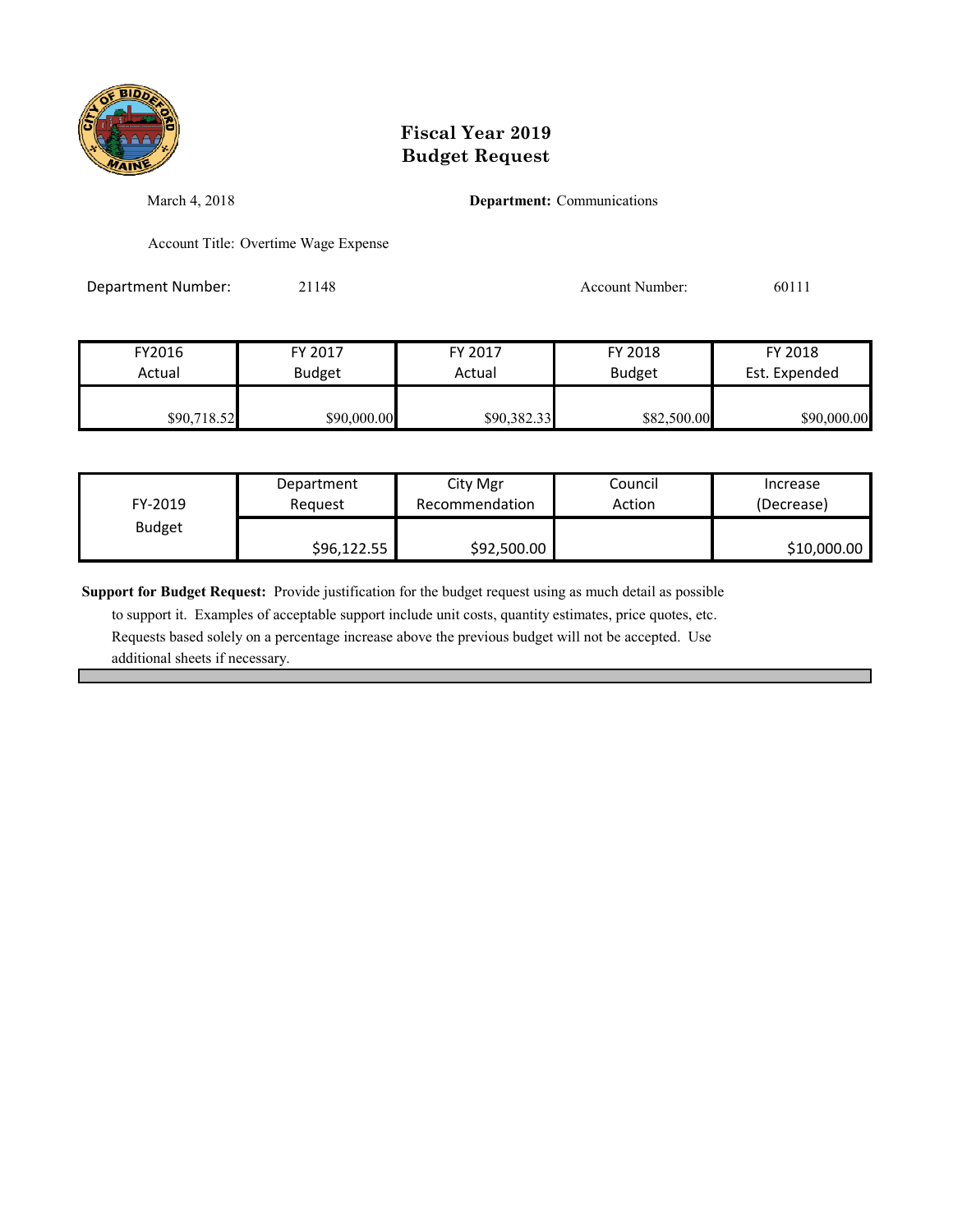

March 4, 2018 **Department:** Communications

Account Title: Extra Holiday Pay Exp

Department Number: 21148 21148 Account Number: 60112

| FY2016 | FY 2017       | FY 2017     | FY 2018       | FY 2018       |
|--------|---------------|-------------|---------------|---------------|
| Actual | <b>Budget</b> | Actual      | <b>Budget</b> | Est. Expended |
| \$0.00 | \$30,447.00   | \$33,794.34 | \$22,500.00   | \$22,000.00   |

| FY-2019       | Department  | City Mgr       | Council | Increase   |
|---------------|-------------|----------------|---------|------------|
|               | Reauest     | Recommendation | Action  | (Decrease) |
| <b>Budget</b> | \$30,690.47 | \$25,000.00    |         | \$2,500.00 |

**Support for Budget Request:** Provide justification for the budget request using as much detail as possible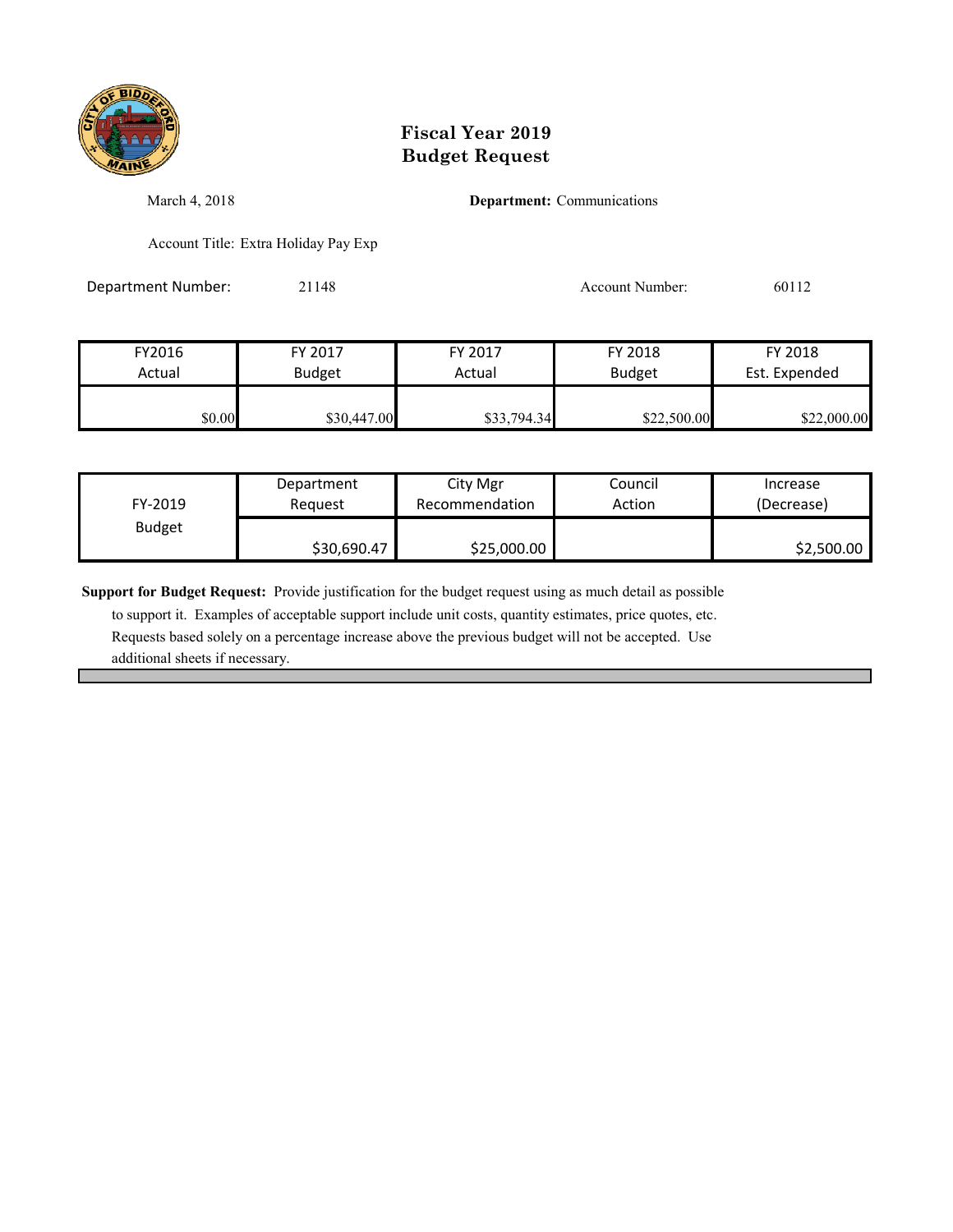

March 4, 2018 **Department:** Communications

Account Title: Conferences/Training Expense

Department Number: 21148 21148 Account Number: 60251

| FY2016   | FY 2017       | FY 2017 | FY 2018       | FY 2018       |
|----------|---------------|---------|---------------|---------------|
| Actual   | <b>Budget</b> | Actual  | <b>Budget</b> | Est. Expended |
|          |               |         |               |               |
| \$269.00 | \$1,000.00    | \$75.71 | \$2,500.00    | \$2,500.00    |

| FY-2019       | Department | City Mgr       | Council | Increase   |
|---------------|------------|----------------|---------|------------|
|               | Reauest    | Recommendation | Action  | (Decrease) |
| <b>Budget</b> | \$2,500.00 | \$2,500.00     |         | \$0.00 l   |

**Support for Budget Request:** Provide justification for the budget request using as much detail as possible

 to support it. Examples of acceptable support include unit costs, quantity estimates, price quotes, etc. Requests based solely on a percentage increase above the previous budget will not be accepted. Use additional sheets if necessary.

Going to EFD will require additional certifications and training credits to meet unfunded mandates.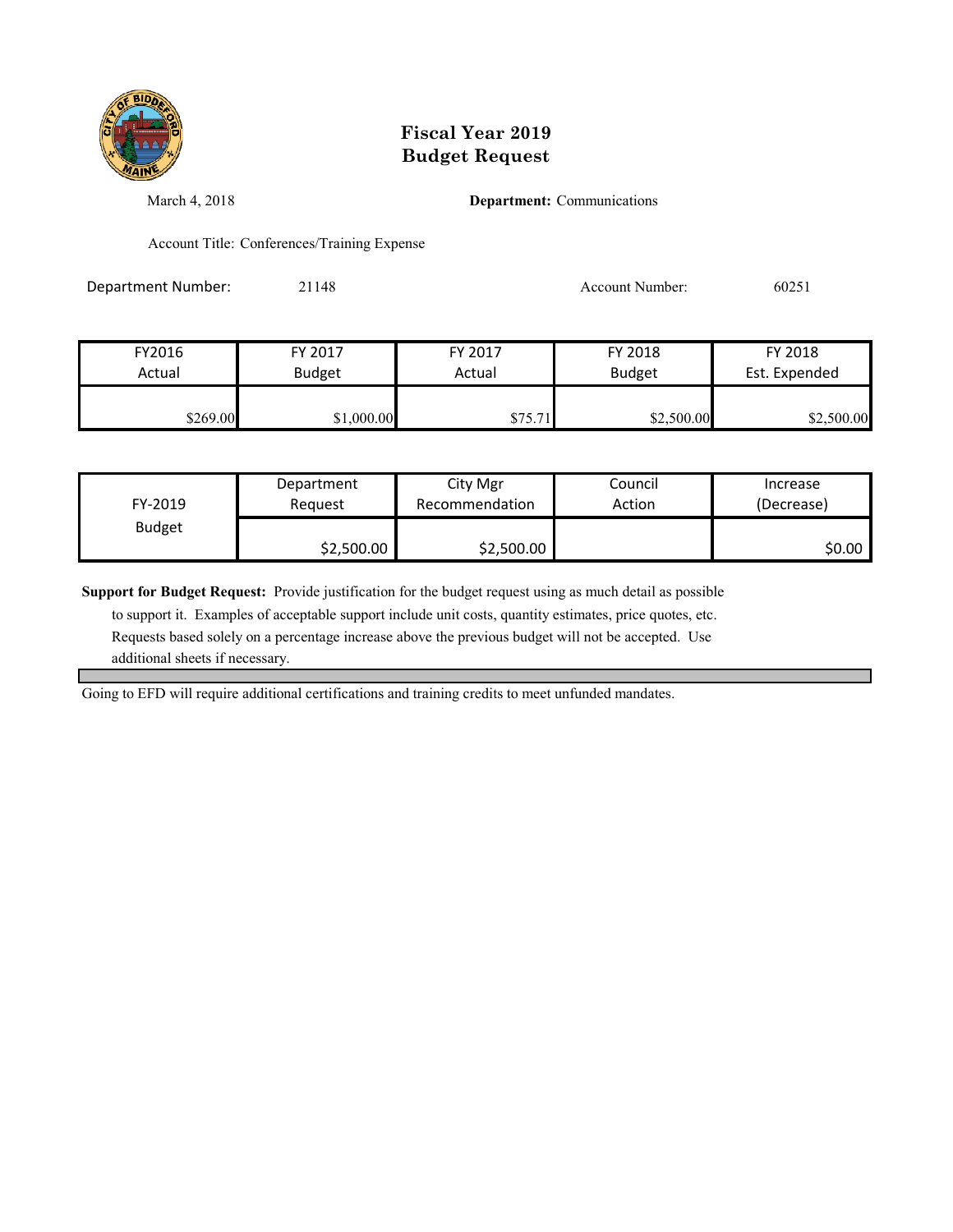

March 4, 2018 **Department:** Communications

Account Title: Travel/Mileage Expense

Department Number: 21148 21148 Account Number: 60252

| FY2016   | FY 2017       | FY 2017  | FY 2018       | FY 2018       |
|----------|---------------|----------|---------------|---------------|
| Actual   | <b>Budget</b> | Actual   | <b>Budget</b> | Est. Expended |
| \$716.78 | \$400.00      | \$158.08 | \$625.00      | \$200.00      |

| FY-2019       | Department | City Mgr       | Council | Increase   |
|---------------|------------|----------------|---------|------------|
|               | Reauest    | Recommendation | Action  | (Decrease) |
| <b>Budget</b> | \$400.00   | \$400.00       |         | (\$225.00) |

**Support for Budget Request:** Provide justification for the budget request using as much detail as possible

 to support it. Examples of acceptable support include unit costs, quantity estimates, price quotes, etc. Requests based solely on a percentage increase above the previous budget will not be accepted. Use additional sheets if necessary.

Travel from worksite for inservice certification courses.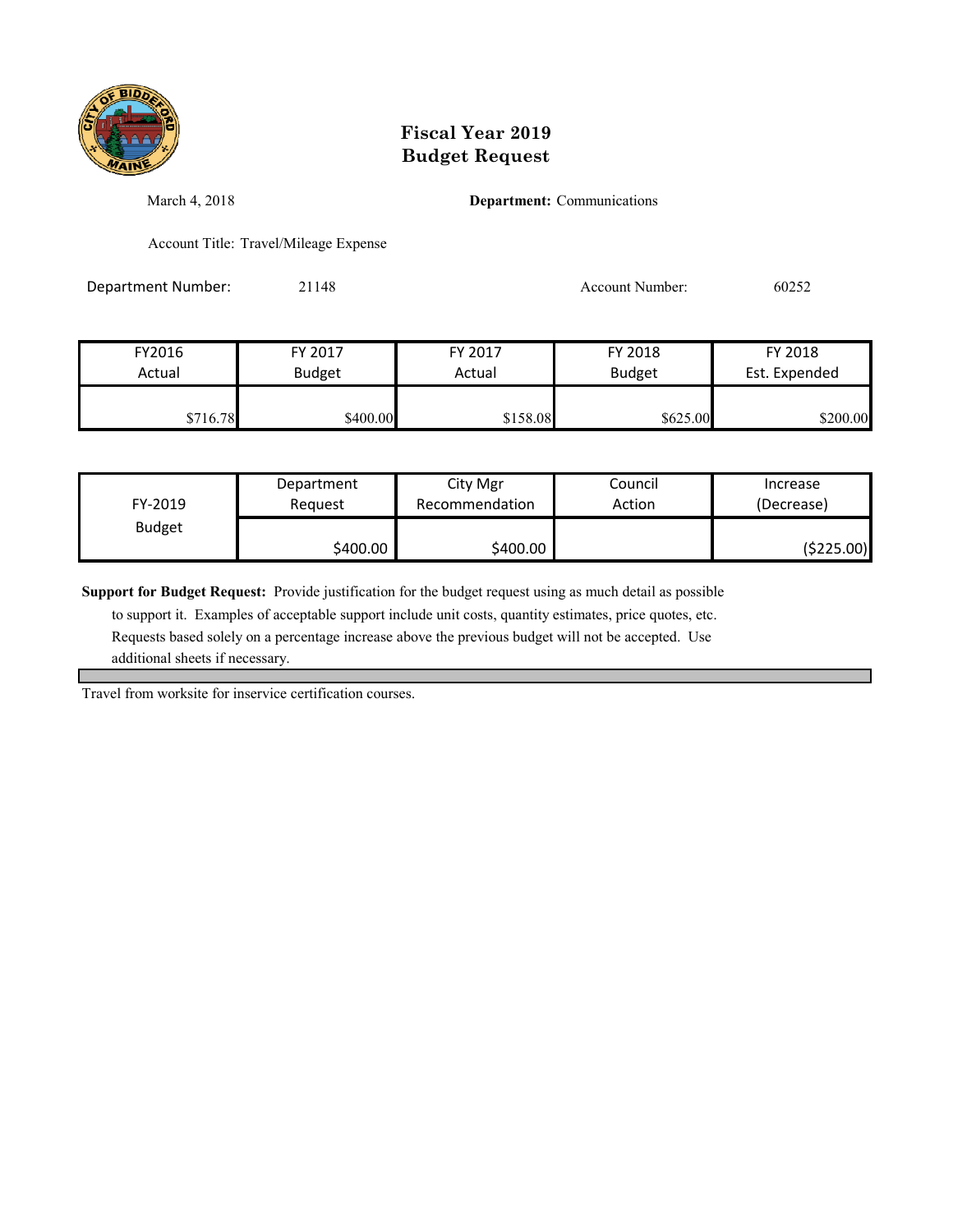

March 4, 2018 **Department:** Communications

Account Title: Service Contracts Expense

Department Number: 21148 Account Number: 60310

| FY2016      | FY 2017       | FY 2017     | FY 2018       | FY 2018       |
|-------------|---------------|-------------|---------------|---------------|
| Actual      | <b>Budget</b> | Actual      | <b>Budget</b> | Est. Expended |
| \$56,400.26 | \$59,225.00   | \$62,638.47 | \$68,129.00   | \$68,000.00   |

| FY-2019       | Department  | City Mgr       | Council | Increase     |
|---------------|-------------|----------------|---------|--------------|
|               | Reauest     | Recommendation | Action  | (Decrease)   |
| <b>Budget</b> | \$64,000.00 | \$64,000.00    |         | (54, 129.00) |

**Support for Budget Request:** Provide justification for the budget request using as much detail as possible

 to support it. Examples of acceptable support include unit costs, quantity estimates, price quotes, etc. Requests based solely on a percentage increase above the previous budget will not be accepted. Use additional sheets if necessary.

Symantec Backup Exec; Time Clock Plus; Tri-Tech Support, \$25,000; Morpho Trak Service \$5,470.00; Fiber Maintenace \$3,500.00; Justice on line training; ALADTEC scheduling software \$4,300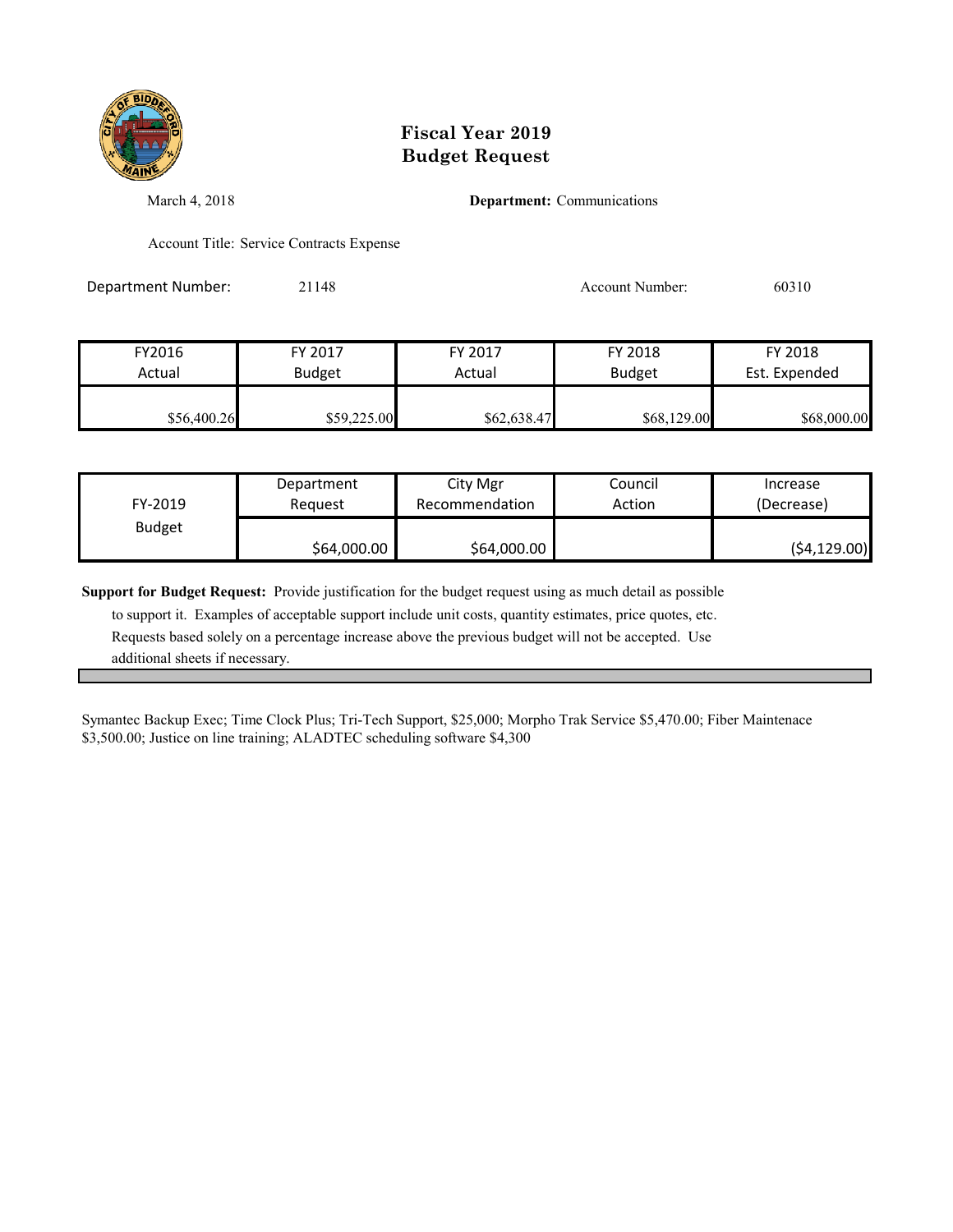

March 4, 2018 **Department:** Communications

Account Title: Translation Expense

Department Number: 21148 21148 Account Number: 60317

| FY2016 | FY 2017       | FY 2017  | FY 2018       | FY 2018       |
|--------|---------------|----------|---------------|---------------|
| Actual | <b>Budget</b> | Actual   | <b>Budget</b> | Est. Expended |
| \$0.00 | \$2,500.00    | \$371.88 | \$2,500.00    | \$1,000.00    |

| FY-2019       | Department | City Mgr       | Council | Increase   |
|---------------|------------|----------------|---------|------------|
|               | Reauest    | Recommendation | Action  | (Decrease) |
| <b>Budget</b> | \$2,000.00 | \$2,000.00     |         | (\$500.00) |

**Support for Budget Request:** Provide justification for the budget request using as much detail as possible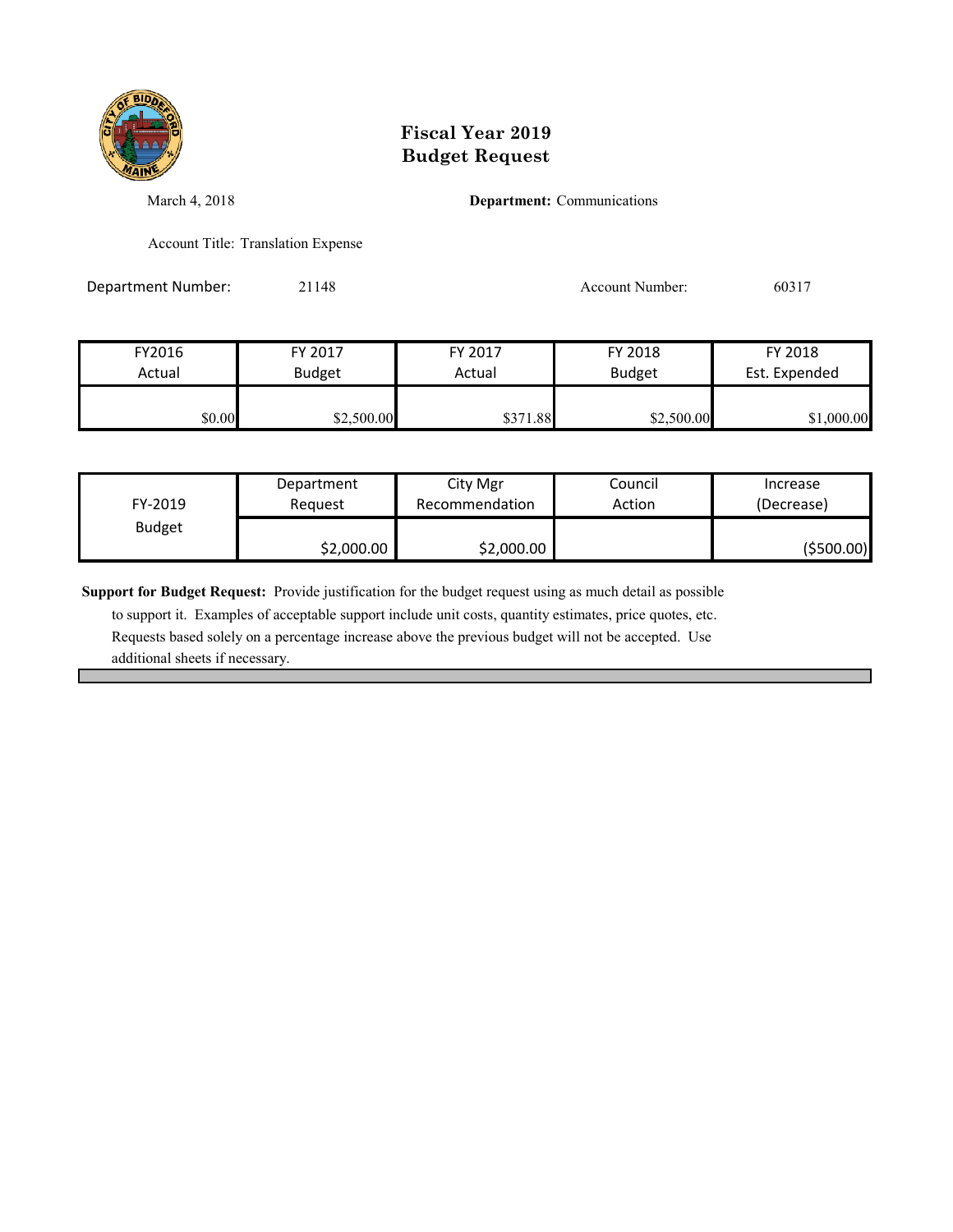

March 4, 2018 **Department:** Communications

Account Title: Electricity Expense

Department Number: 21148 21148 Account Number: 60400

| FY2016     | FY 2017       | FY 2017    | FY 2018       | FY 2018       |
|------------|---------------|------------|---------------|---------------|
| Actual     | <b>Budget</b> | Actual     | <b>Budget</b> | Est. Expended |
| \$2,904.83 | \$2,500.00    | \$1,662.70 | \$2,500.00    | \$2,500.00    |

| FY-2019       | Department | City Mgr       | Council | Increase   |
|---------------|------------|----------------|---------|------------|
|               | Reauest    | Recommendation | Action  | (Decrease) |
| <b>Budget</b> | \$2,500.00 | \$2,500.00     |         | \$0.00 l   |

**Support for Budget Request:** Provide justification for the budget request using as much detail as possible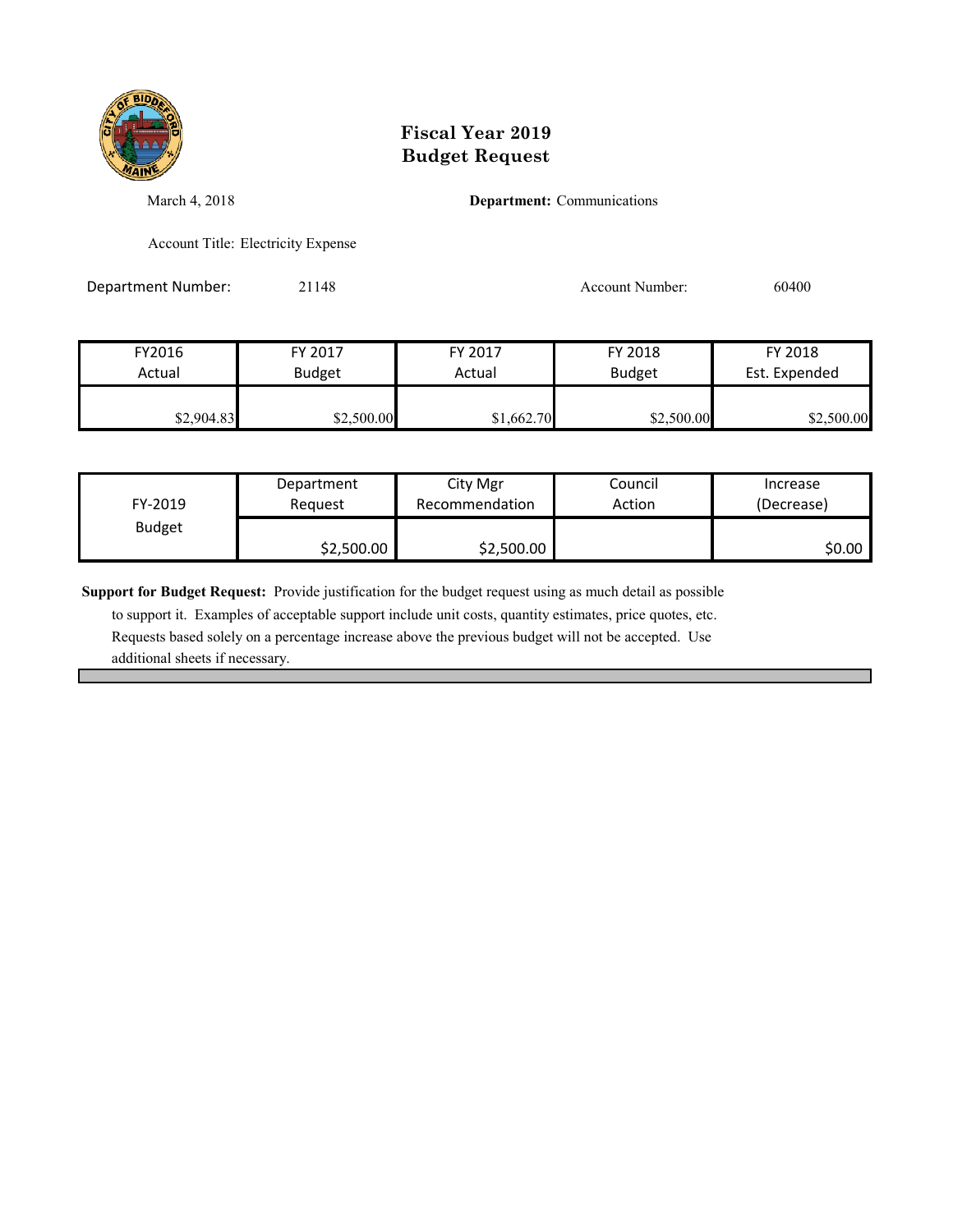

March 4, 2018 **Department:** Communications

Account Title: Phone/Celular/Paging Exp

Department Number: 21148 21148 Account Number: 60402

| FY2016      | FY 2017       | FY 2017     | FY 2018       | FY 2018       |
|-------------|---------------|-------------|---------------|---------------|
| Actual      | <b>Budget</b> | Actual      | <b>Budget</b> | Est. Expended |
| \$41,106.79 | \$38,000.00   | \$40,920.93 | \$38,500.00   | \$38,500.00   |

| FY-2019       | Department  | City Mgr       | Council | Increase   |
|---------------|-------------|----------------|---------|------------|
|               | Reauest     | Recommendation | Action  | (Decrease) |
| <b>Budget</b> | \$38,500.00 | \$38,500.00    |         | \$0.00 l   |

**Support for Budget Request:** Provide justification for the budget request using as much detail as possible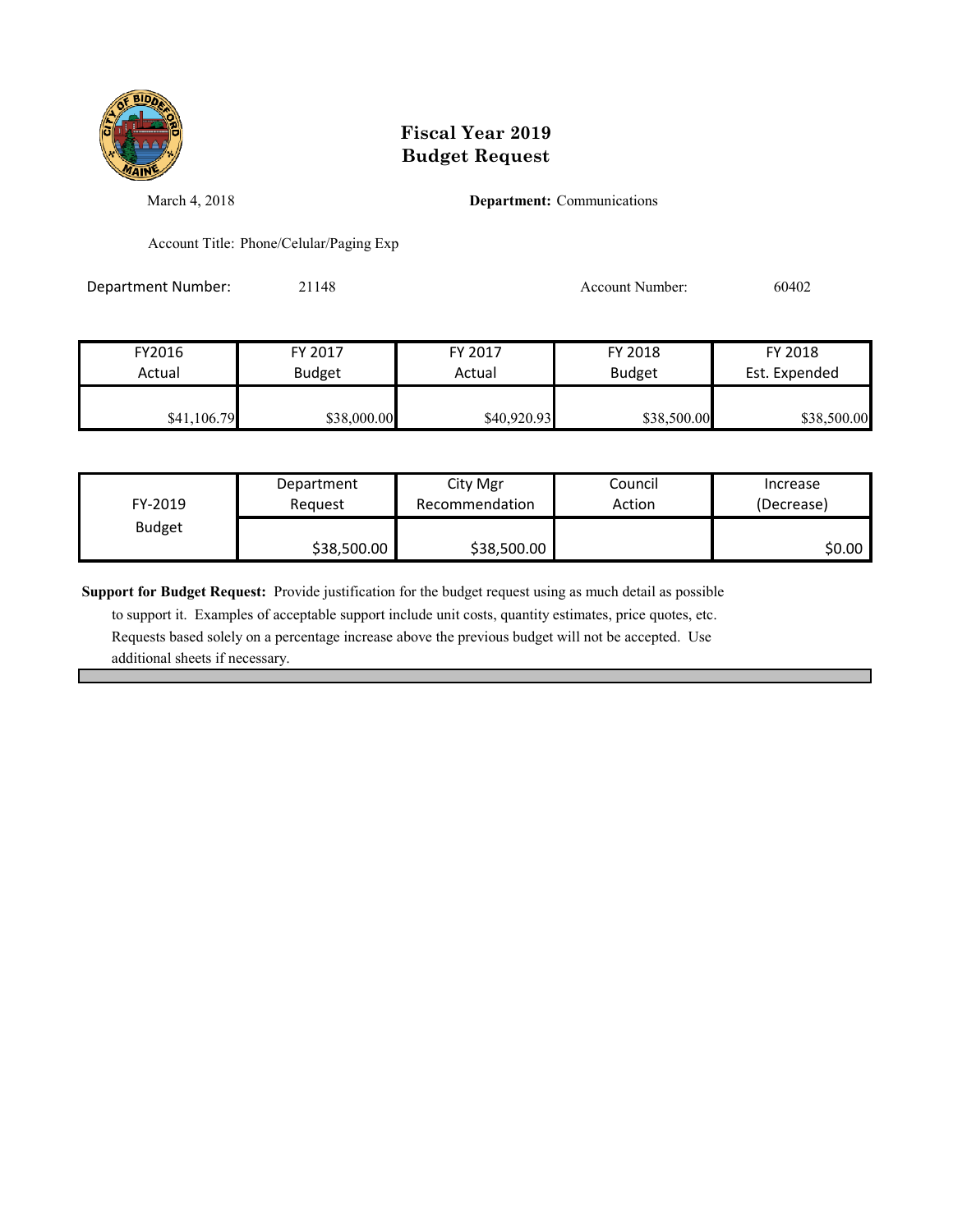

March 4, 2018 **Department:** Communications

Account Title: Operating Equip Repair Exp

Department Number: 21148 21148 Account Number: 60452

| FY2016     | FY 2017       | FY 2017    | FY 2018       | FY 2018       |
|------------|---------------|------------|---------------|---------------|
| Actual     | <b>Budget</b> | Actual     | <b>Budget</b> | Est. Expended |
|            |               |            |               |               |
| \$6,144.95 | \$5,000.00    | \$7,793.73 | \$7,500.00    | \$14,000.00   |

| FY-2019       | Department | City Mgr       | Council | Increase   |
|---------------|------------|----------------|---------|------------|
|               | Reauest    | Recommendation | Action  | (Decrease) |
| <b>Budget</b> | \$7,500.00 | \$7,500.00     |         | \$0.00 l   |

**Support for Budget Request:** Provide justification for the budget request using as much detail as possible

 to support it. Examples of acceptable support include unit costs, quantity estimates, price quotes, etc. Requests based solely on a percentage increase above the previous budget will not be accepted. Use additional sheets if necessary.

Expense to repair warning light on transmission tower at DPW. Start another round of repairs to off site transmission tower.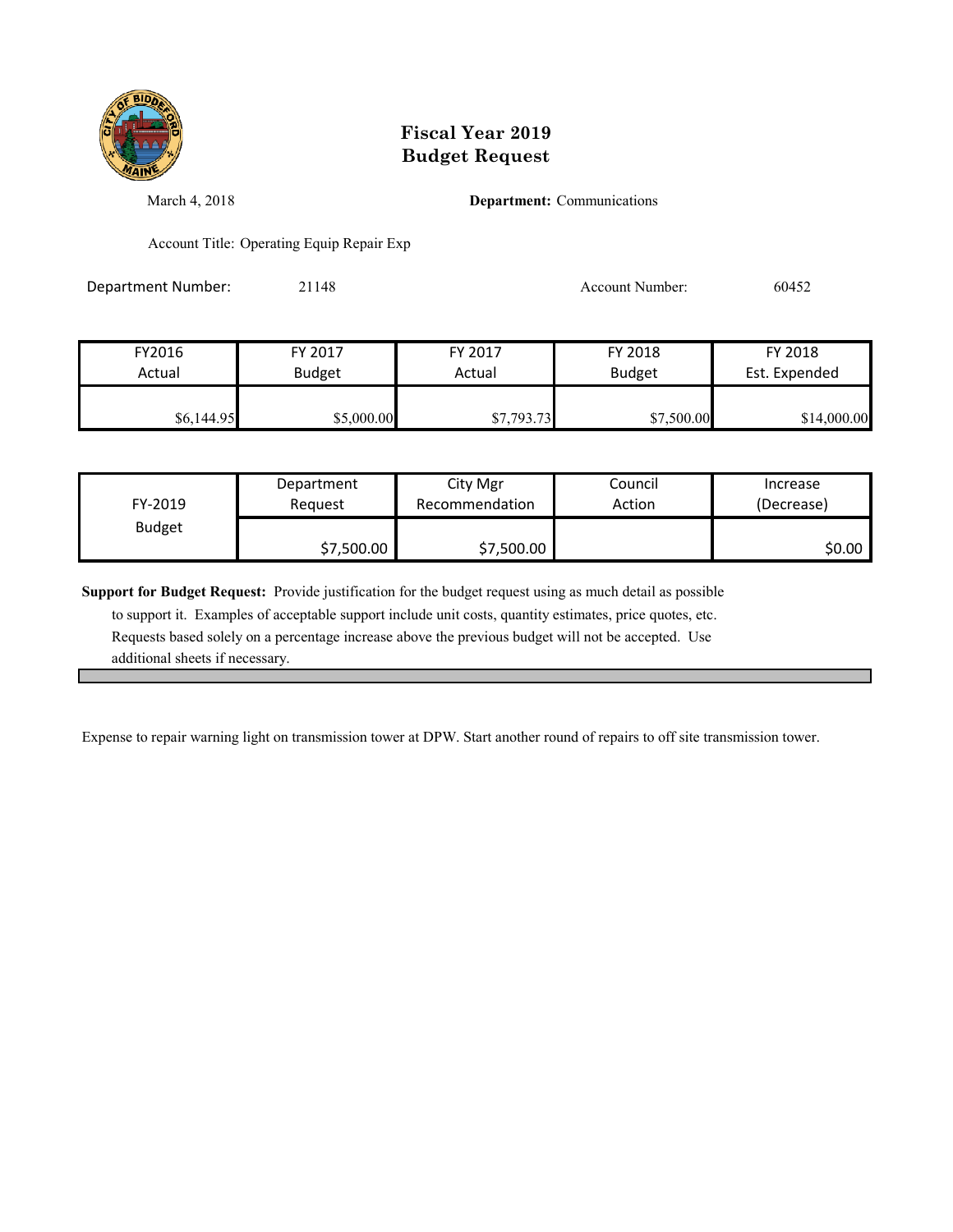

March 4, 2018 **Department:** Communications

Account Title: Admin/Office Supp/Eqt Non-Cap

Department Number: 21148 21148 Account Number: 60500

| FY2016     | FY 2017       | FY 2017    | FY 2018       | FY 2018       |
|------------|---------------|------------|---------------|---------------|
| Actual     | <b>Budget</b> | Actual     | <b>Budget</b> | Est. Expended |
|            |               |            |               |               |
| \$2,420.35 | \$1,900.00    | \$2,543.53 | \$1,900.00    | \$2,500.00    |

| FY-2019       | Department | City Mgr       | Council | Increase   |
|---------------|------------|----------------|---------|------------|
|               | Reauest    | Recommendation | Action  | (Decrease) |
| <b>Budget</b> | \$2,600.00 | \$2,250.00     |         | \$350.00   |

**Support for Budget Request:** Provide justification for the budget request using as much detail as possible

 to support it. Examples of acceptable support include unit costs, quantity estimates, price quotes, etc. Requests based solely on a percentage increase above the previous budget will not be accepted. Use additional sheets if necessary.

Replace printer and standard office supplies needed